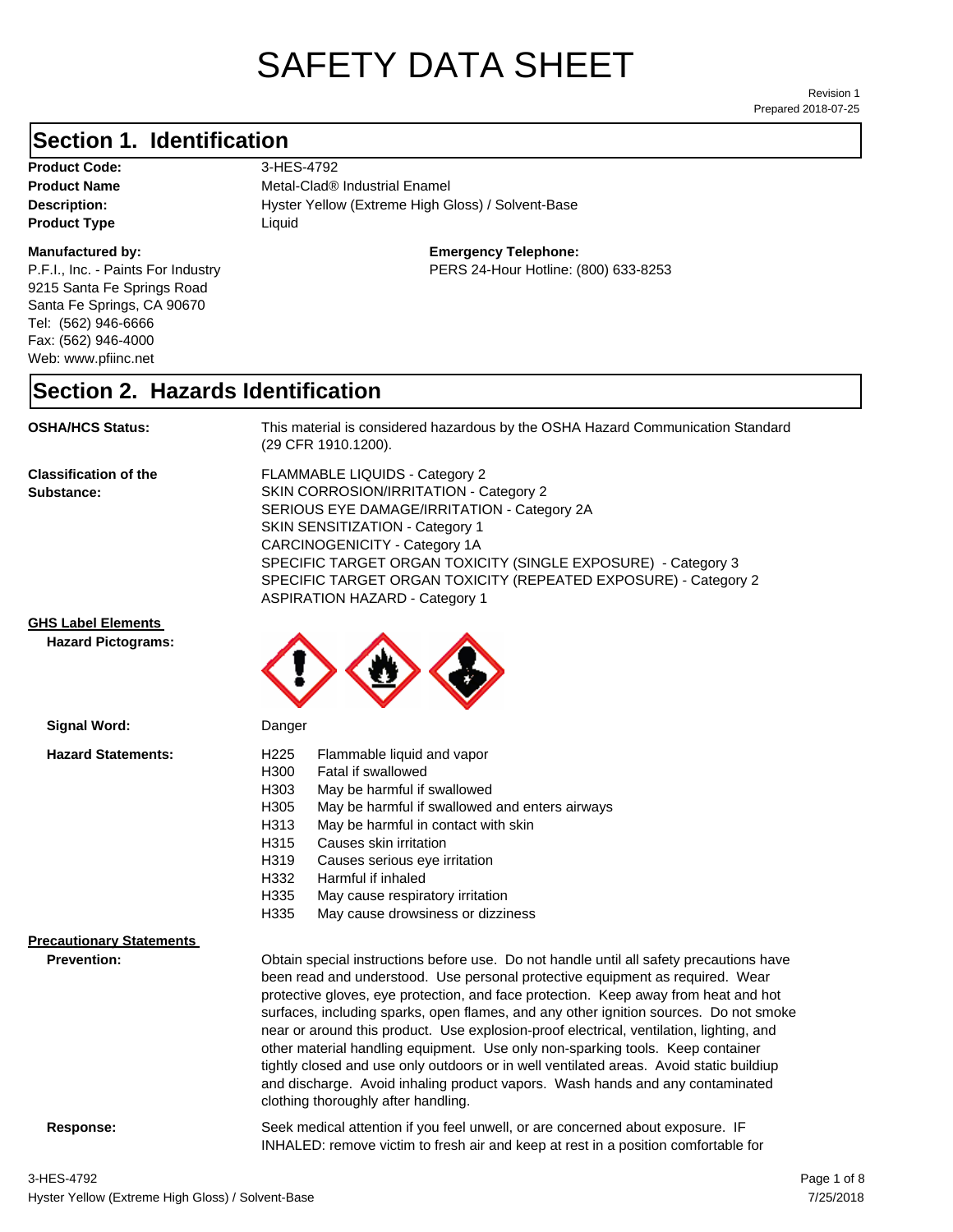| Storage & Disposal:                         | breathing. IF SWALLOWED: contact a poison control center or physician immediately.<br>Do not induce vomiting. IN CASE OF SKIN OR HAIR CONTACT: remove all<br>contaminated clothing, and wash skin with soap and water. If irritation or rash occurs,<br>get medical attention. IF IN EYES: rinse with copious amounts of water for several<br>minutes. Remove contact lenses, if present and easy to do so. If eye irritation persists,<br>seek medical attention.<br>Store in a locked and secure environment. Store in a cool, well ventilated area away<br>from direct sunlight and heat. Dispose of contents and container in accordance with all<br>local, regional, state, and federal regulations.                                                                                                                                                                                                                                                                                                                |
|---------------------------------------------|--------------------------------------------------------------------------------------------------------------------------------------------------------------------------------------------------------------------------------------------------------------------------------------------------------------------------------------------------------------------------------------------------------------------------------------------------------------------------------------------------------------------------------------------------------------------------------------------------------------------------------------------------------------------------------------------------------------------------------------------------------------------------------------------------------------------------------------------------------------------------------------------------------------------------------------------------------------------------------------------------------------------------|
| <b>Supplemental Label</b><br>Elements:      | Ensure adequate ventilation at all times when using this product and when sanding the<br>dried film. Wear an appropriate, NIOSH approved particulate respirator. Follow all<br>respirator manufacturer's directions for proper use. Abrading or sanding this product's<br>dried film may release crystalline silica which has been shown to cause lung damage<br>and may cause cancer following long term exposure. Rags, sandpaper, steel wool,<br>and other abrading materials or waste containing this product may spontaneously<br>combust when improperly disposed of. Product contains solvents which can cause<br>permanent brain and nervous system damage. Intentional misuse by concentrating<br>and inhaling the contents of this product can be harmful or fatal. Do not transfer<br>contents to another container.<br>PROPOSITION 65 WARNING: this product contains chemicals known to the State of<br>California to cause cancer and birth defects or other reproductive harm.<br>FOR INDUSTRIAL USE ONLY. |
| <b>Hazards not otherwise</b><br>classified: | None known.                                                                                                                                                                                                                                                                                                                                                                                                                                                                                                                                                                                                                                                                                                                                                                                                                                                                                                                                                                                                              |

# **Section 3. Composition/Information on Ingredients**

| Chemical Name / CAS No                                                              |
|-------------------------------------------------------------------------------------|
| <b>Regular Mineral Spirits</b><br>64741-41-9<br>10 to 20%<br>Vapor Pressure: 2 mmHg |
| Calcium Carbonate<br>1317-65-3<br>10 to 20%                                         |
| <b>Titanium Dioxide</b><br>13463-67-7<br>5 to 10%                                   |
| Naphtha<br>64742-89-8<br>5 to 10%<br>Vapor Pressure: 12 mmHg                        |
| <b>Mineral Spirits</b><br>8052-41-3<br>1 to 5%<br>Vapor Pressure: 2 mmHg            |
| Xylene<br>1330-20-7<br>1 to 5%<br>Vapor Pressure: 1.06 kPa                          |
| Acetone<br>67-64-1<br>1 to 5%<br>Vapor Pressure: 30.796 kPA                         |

### **Section 4. First Aid Measures**

### **Description of First Aid Measures**

Eye Contact: **IMMED** Immediately flush eyes with copious amounts of water. Remove any contact lenses.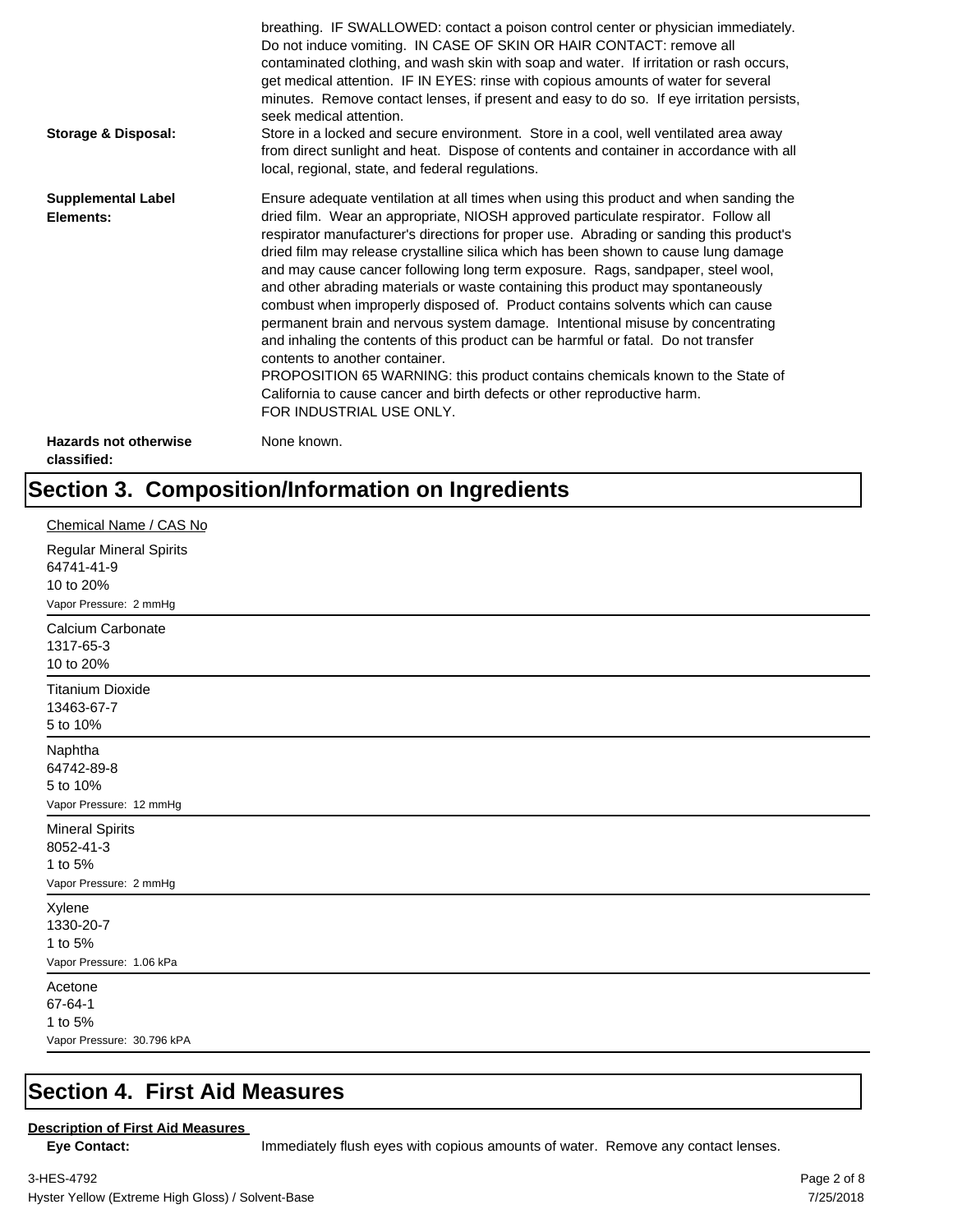| Inhalation:                                         | Rinse for at least 10 minutes. Get medical attention.<br>Remove victim to fresh air and maintain in a rest position comfortable for breathing. If<br>fumes are still present, all rescuers should wear appropriate respirators. If victim<br>exhibits irregular breathing, trained personnel should provide artificial respiration or<br>oxygen. Mouth-to-mouth resuscitation may be dangerous. If necessary, contact a<br>poison control center or physician immediately. If victim is unconscious, place in a<br>recovery position and seek medical help immediately. Maintain an open airway for the<br>victim.                                                                                                                                                                                                                    |
|-----------------------------------------------------|---------------------------------------------------------------------------------------------------------------------------------------------------------------------------------------------------------------------------------------------------------------------------------------------------------------------------------------------------------------------------------------------------------------------------------------------------------------------------------------------------------------------------------------------------------------------------------------------------------------------------------------------------------------------------------------------------------------------------------------------------------------------------------------------------------------------------------------|
| <b>Skin Contact:</b>                                | Wash affected areas with soap and water. Remove contaminated clothing and shoes.<br>Continue to rinse the affected area for at least ten minutes. Get medical attention if<br>discomfort continues. Avoid further exposure in the event of any symptoms or<br>complaints.                                                                                                                                                                                                                                                                                                                                                                                                                                                                                                                                                             |
| Ingestion:                                          | If product is ingested, contact a poison control center or a physician immediately. Do<br>not induce vomitting. Rinse mouth with water and remove dentures, if any. Remove<br>victim to fresh air and keep at rest in a comfortable position to facilitate breathing. If<br>the victim is conscious and the product has been swallowed, provide small quantities of<br>water to drink. Cease if the victim feels sick, as vomitting may be dangerous.<br>Aspiration hazard if swallowed. This product can enter the lungs and cause damage.<br>If vomitting occurs, the head should be kept low so that vomit does not enter the lungs.<br>Never administer anything by mouth to an unconscious person. If unconscious, place<br>in a recovery position while medical attention is sought. Maintain an open airway for<br>the victim. |
| <b>Potential Acute Health Effects</b>               |                                                                                                                                                                                                                                                                                                                                                                                                                                                                                                                                                                                                                                                                                                                                                                                                                                       |
| <b>Eye Contact:</b>                                 | Causes serious eye irritation.                                                                                                                                                                                                                                                                                                                                                                                                                                                                                                                                                                                                                                                                                                                                                                                                        |
| Inhalation:                                         | Can cause central nervous system depression. May cause drowsiness and dizziness<br>as well as respiratory irritation.                                                                                                                                                                                                                                                                                                                                                                                                                                                                                                                                                                                                                                                                                                                 |
| <b>Skin Contact:</b>                                | Causes skin irritation. May cause an allergic skin reaction.                                                                                                                                                                                                                                                                                                                                                                                                                                                                                                                                                                                                                                                                                                                                                                          |
| Ingestion:                                          | Can cause central nervous system depression. May be fatal if swallowed and allowed<br>to enter airways. Irritating to mouth, throat and stomach.                                                                                                                                                                                                                                                                                                                                                                                                                                                                                                                                                                                                                                                                                      |
| <b>Over-Exposure Signs &amp; Symptoms</b>           |                                                                                                                                                                                                                                                                                                                                                                                                                                                                                                                                                                                                                                                                                                                                                                                                                                       |
| <b>Eye Contact:</b>                                 | Adverse symptoms may include: pain or irritation, watering, redness.                                                                                                                                                                                                                                                                                                                                                                                                                                                                                                                                                                                                                                                                                                                                                                  |
| Inhalation:                                         | Adverse symptoms may include: respiratory tract irritation, coughing, nausea or<br>vomiting, headache, drowsiness or fatigue, dizziness or vertigo, unconsciousness.                                                                                                                                                                                                                                                                                                                                                                                                                                                                                                                                                                                                                                                                  |
| <b>Skin Contact:</b>                                | Adverse symptoms may include: irritation, redness.                                                                                                                                                                                                                                                                                                                                                                                                                                                                                                                                                                                                                                                                                                                                                                                    |
| Ingestion:                                          | Adverse symptoms may include: nausea, vomiting.                                                                                                                                                                                                                                                                                                                                                                                                                                                                                                                                                                                                                                                                                                                                                                                       |
|                                                     | Indication of immediate medical attention and special treatment needed                                                                                                                                                                                                                                                                                                                                                                                                                                                                                                                                                                                                                                                                                                                                                                |
| <b>Notes to Physician:</b>                          | Treat symptomatically. Contact poison treatment specialists if large quantities have<br>been ingested or inhaled.                                                                                                                                                                                                                                                                                                                                                                                                                                                                                                                                                                                                                                                                                                                     |
| <b>Specific Treatments:</b>                         | None specified.                                                                                                                                                                                                                                                                                                                                                                                                                                                                                                                                                                                                                                                                                                                                                                                                                       |
| <b>Protection of First Aid</b><br><b>Providers:</b> | No action should be taken involving any personal risk or without proper training. If<br>fumes are still present, rescuers should wear appropriate respirators or a self<br>contained breathing apparatus. Mouth-to-mouth resuscitation may be dangerous for<br>the first aid provider. Wash all contaminated clothing with soap and water before<br>removal.                                                                                                                                                                                                                                                                                                                                                                                                                                                                          |

# **Section 5. Fire Fighting Measures**

| <u>Extinguishing Media</u> |                                                                                                                                                                                                                                                                                                                                                                                                                   |
|----------------------------|-------------------------------------------------------------------------------------------------------------------------------------------------------------------------------------------------------------------------------------------------------------------------------------------------------------------------------------------------------------------------------------------------------------------|
| <b>Suitable Media:</b>     | Dry chemical, CO2, water spray (fog), foam, dry sand.                                                                                                                                                                                                                                                                                                                                                             |
| Unsuitable Media:          | Do not use water jet.                                                                                                                                                                                                                                                                                                                                                                                             |
| <b>Specific Hazards:</b>   | The material contains flammable liquid and vapor. Closed containers may explode<br>when exposed to extreme heat as a result of buildup of steam. Vapors may form<br>explosive mixtures with air. Vapors can travel to a source of ignition and flash back.<br>Keep containers tightly closed and isolate from heat, electrical equipment, sparks, and<br>open flames. No unusual fire or explosion hazards noted. |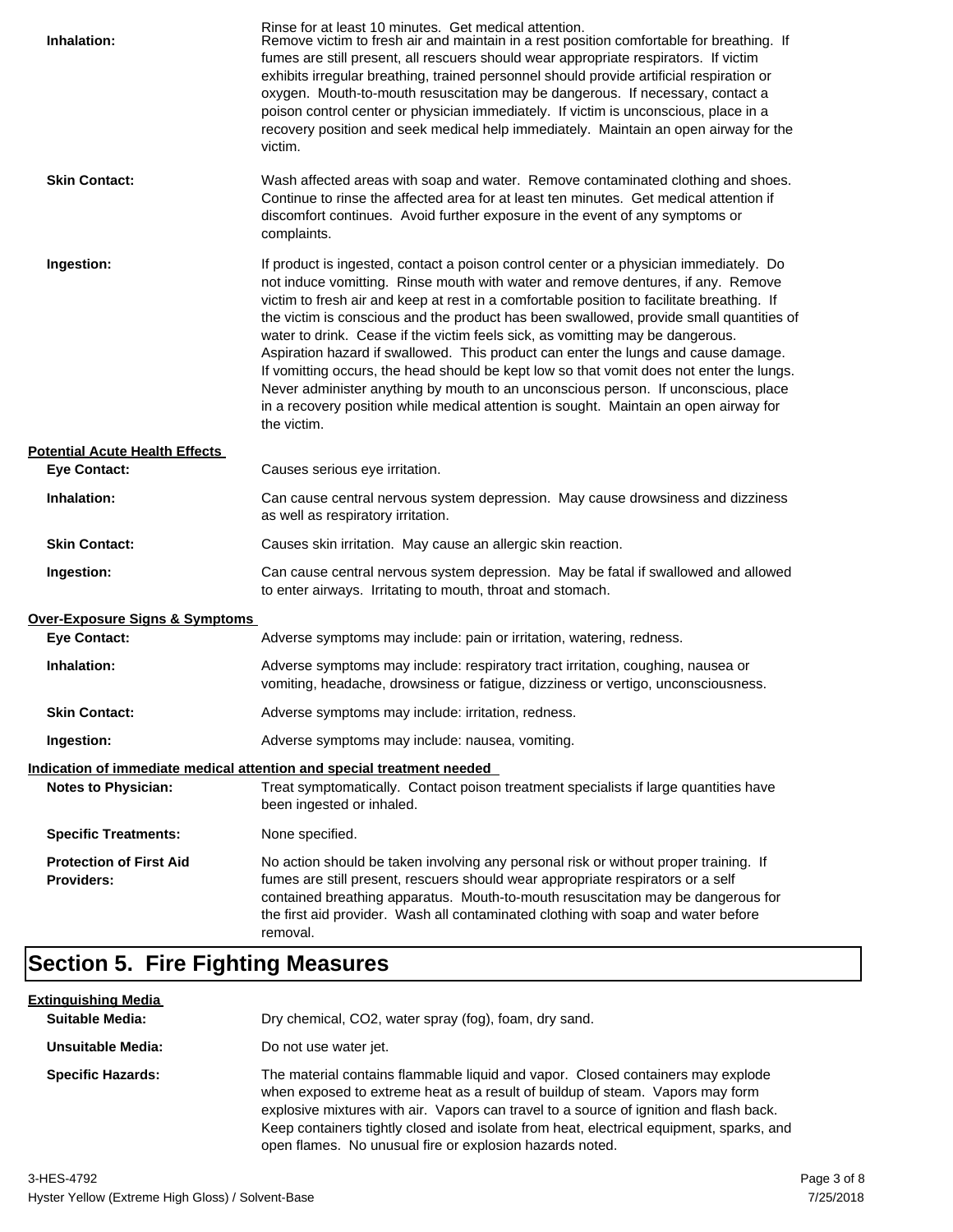Water may be used to cool closed containers to prevent pressure buildup and possible autoignition or explosion. Evacuate area and fight fire from safe distance. Containers may explode when heated. Firefighters should wear appropriate protective equipment and self-contained breathing apparatus with a full face-piece operated in positive pressure mode.

### **Section 6. Accidental Release Measures**

| <b>Environmental Precautions:</b>                               | Avoid dispersal of spilled material and runoff from contacting soil, waterways, drains,<br>and sewers. Inform the relevant authorities if the product has caused environmental<br>pollution.                                                                                                                                                                                                                                                                                                                                                                                        |
|-----------------------------------------------------------------|-------------------------------------------------------------------------------------------------------------------------------------------------------------------------------------------------------------------------------------------------------------------------------------------------------------------------------------------------------------------------------------------------------------------------------------------------------------------------------------------------------------------------------------------------------------------------------------|
| <b>Steps to be Taken if Material</b><br>is Released or Spilled: | Contain spilled liquid with sand or earth. Do not use combustible materials such as<br>sawdust. Eliminate all ignition sources and use explosion-proof equipment. Place<br>material in a container and dispose of according to local, regional, state, and federal<br>regulations. Ventilate area and remove product with inert absorbent and non-sparking<br>tools. Do not incinerate closed containers.                                                                                                                                                                           |
| <b>Small Spills:</b>                                            | Stop leak if doing so can be done without risk. Remove containers from spill area.<br>Use non-sparking tools. Dilute with water and mop up if water-soluble. If not<br>water-soluble, absorb with inert dry material and place in appropriate waste container.<br>Dispose of via a licensed waste disposal contractor.                                                                                                                                                                                                                                                              |
| Large Spills:                                                   | Stop leak if doing so can be done without risk. Remove containers from spill area.<br>Use non-sparking tools. Approach the release from upwind. Prevent entry into<br>sewers, waterways, basements, or confined areas. Wash spillages into an effluent<br>treatment plant or proceed as follows: contain and collect spillage with inert absorbent<br>materials and place in a container for disposal according to local regulations. Dispose<br>of via a licensed waste disposal contractor. See Section 1 for emergency contact<br>information and Section 13 for waste disposal. |

### **Section 7. Handling and Storage**

**Handling:** Wash thoroughly after handling. Eating, drinking, and smoking should be prohibited in areas where this material is handled, stored, and processed. Wash hands and face before eating or drinking. Remove contaminated clothing and launder before reuse. Use only with adequate ventilation. Follow all SDS and label precautions even after container is emptied, as it may retain product residues. Avoid breathing fumes, vapors, or mist. Avoid contact with eyes, skin, and clothing.

Storage: Store in a dry, cool, well ventilated place. Keep container tightly closed while not in use. Isolate from heat, electrical equipment, sparks, and open flame. Do not store above 120 degrees Fahrenheit. Store large quantities in buildings designed and protected for storage of NFPA Class II combustible liquids. Protect from heat, moisture, and foreign materials.

## **Section 8. Exposure Controls/Personal Protection**

| Chemical Name / CAS No<br><b>Regular Mineral Spirits</b><br>64741-41-9<br>10 to 20%<br>Vapor Pressure: 2 mmHg | <b>OSHA Exposure Limits</b><br>100 ppm | <b>ACGIH Exposure Limits</b><br>$100$ ppm | <b>Other Exposure Limits</b>    |
|---------------------------------------------------------------------------------------------------------------|----------------------------------------|-------------------------------------------|---------------------------------|
| Calcium Carbonate<br>1317-65-3<br>10 to 20%                                                                   | $15 \text{ mg/m}$                      | $10$ mg/m $3$                             |                                 |
| <b>Titanium Dioxide</b><br>13463-67-7<br>5 to 10%                                                             | $5$ mg/m $3$                           | $10$ mg/m $3$                             |                                 |
| Naphtha<br>64742-89-8<br>5 to 10%<br>Vapor Pressure: 12 mmHg                                                  | 500 ppm                                | 300 ppm                                   |                                 |
| <b>Mineral Spirits</b><br>3-HES-4792                                                                          | 100 ppm                                | $100$ ppm                                 | Page 4 of 8<br>$-10 - 100 - 10$ |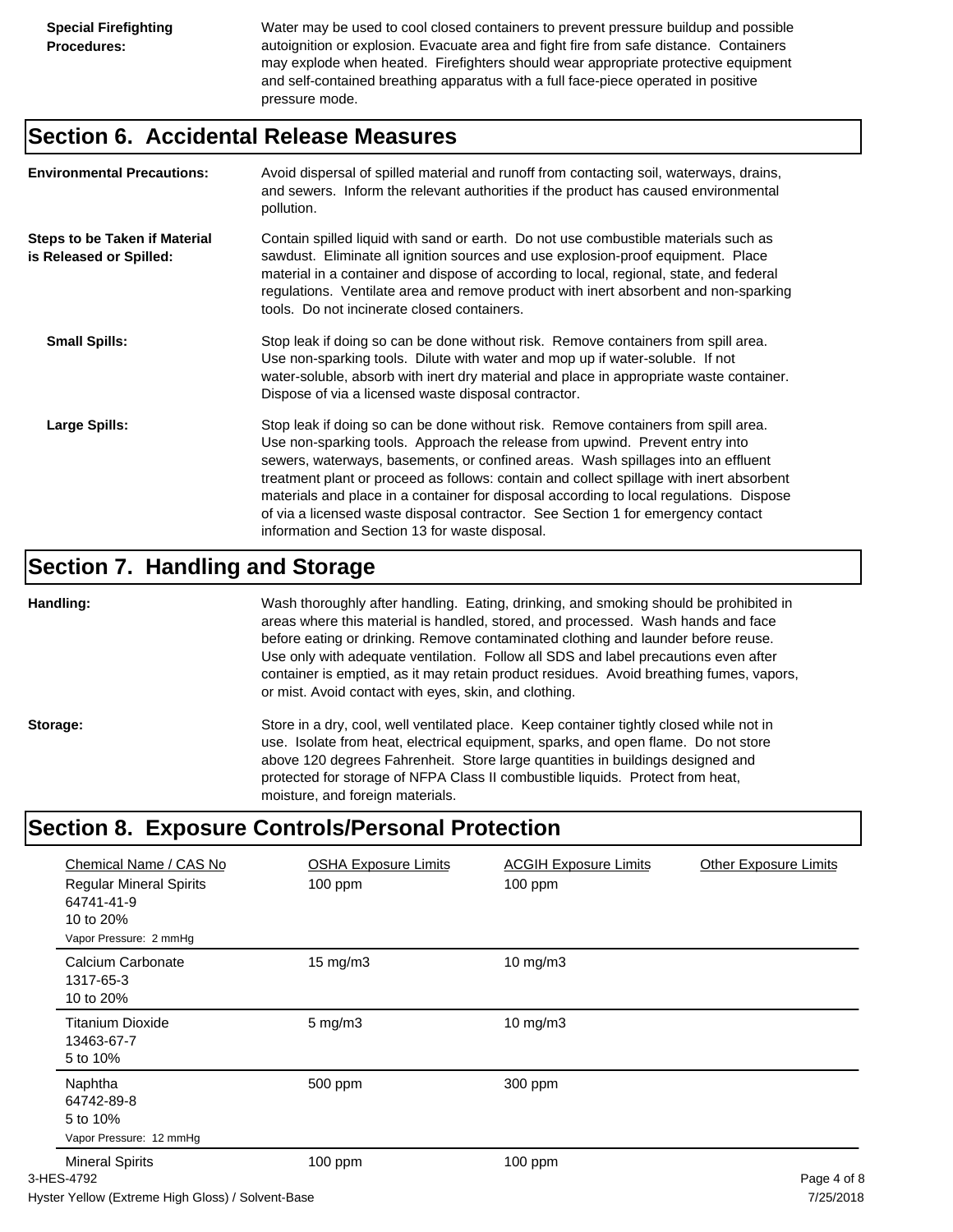1 to 5% Vapor Pressure: 2 mmHg

| Xylene<br>1330-20-7<br>1 to 5%<br>Vapor Pressure: 1.06 kPa  | 100 ppm                                       | 100 ppm                                                                                                                                                                                                                                                                                                                                                                                                                                                                                                                                                                                                                                                                                                                                                                                       |
|-------------------------------------------------------------|-----------------------------------------------|-----------------------------------------------------------------------------------------------------------------------------------------------------------------------------------------------------------------------------------------------------------------------------------------------------------------------------------------------------------------------------------------------------------------------------------------------------------------------------------------------------------------------------------------------------------------------------------------------------------------------------------------------------------------------------------------------------------------------------------------------------------------------------------------------|
| Acetone<br>67-64-1<br>1 to 5%<br>Vapor Pressure: 30.796 kPA | 1,000 ppm                                     | 500 ppm                                                                                                                                                                                                                                                                                                                                                                                                                                                                                                                                                                                                                                                                                                                                                                                       |
| <b>Engineering Controls:</b>                                |                                               | Use process enclosures, local exhaust ventilation, or other engineering controls to<br>keep worker exposure to airborne contaminants below any recommended or statutory<br>limits. The engineering controls also need to keep gas, vapor, or dust concentrations<br>below any lower explosive limits. Use explosion-proof ventilation equipment.                                                                                                                                                                                                                                                                                                                                                                                                                                              |
| <b>Environmental Controls:</b>                              |                                               | Emissions from ventilation or work process equipment should be checked to ensure<br>they comply with the requirements of environmental protection legislation. In some<br>cases, fume scrubbers, filters, and other engineering modifications to the process<br>equipment may be required to reduce emissions to acceptable levels.                                                                                                                                                                                                                                                                                                                                                                                                                                                           |
| <b>Respiratory Protection:</b>                              | adequate protection.                          | Use a properly fitted, air-purifying or air-fed respirator complying with an approved<br>standard if a risk assessment indicates this is necessary. Respiratory protection<br>programs that meet OSHA 1910.134 and ANSI Z88.2 requirements must be followed<br>when workplace conditions warrant a respirator's use. A NIOSH/MSHA approved<br>respirator with an organic vapor cartridge may be permissible under circumstances<br>where airborne concentrations are expected to exceed exposure limits. Protection<br>provided by air purifying respirators is limited. Use a positive pressure, air supplied<br>respirator if there is any potential for an uncontrolled release, exposure levels are not<br>known, or in any circumstances where air purifying respirators may not provide |
| <b>Skin Protection:</b>                                     | used.                                         | Use impervious, chemical resistant gloves to prevent prolonged skin contact and<br>absorption of material through the skin. Nitrile or neoprene gloves may afford<br>adequate protection. Personal protective equipment for the body should be selected<br>based on the task being performed and the risks involved, and should be approved by<br>a specialist before handling this product. Where there is a risk of ignition from static<br>electricity, wear anti-static protective clothing. For best protection, the clothing should<br>include anti-static boots, gloves, and overalls. Appropriate footwear should always be                                                                                                                                                           |
| Eye Protection:                                             | times to protect against splashes of liquids. | Safety eyewear, such as splash goggles or a full face shield, should be worn at all                                                                                                                                                                                                                                                                                                                                                                                                                                                                                                                                                                                                                                                                                                           |
| <b>Hygienic Measures:</b>                                   |                                               | Wash thoroughly with soap and water before eating, drinking, or smoking. Remove<br>contaminated clothing immediately and launder before reuse.                                                                                                                                                                                                                                                                                                                                                                                                                                                                                                                                                                                                                                                |

# **Section 9. Physical and Chemical Properties**

| <b>Physical State:</b>  | Liquid            |
|-------------------------|-------------------|
| Odor:                   | Solvent odor      |
|                         |                   |
| Vapor Density           | Heavier than air  |
| Vapor Density           | 4.29              |
| Vapor Pressure          | 5 kPA             |
| <b>Evaporation Rate</b> | Slower than ether |
| Boiling Range           | 56 to 157 C       |
| Specific Gravity (SG)   | 1.089             |
| Material VOC (Lb / Gal) | 2.55              |
| Material VOC $(q/L)$    | 305.25            |
| Coating VOC (Lb/Gal)    | 2.60              |
| Coating VOC (g/L)       | 311.48            |
| Flash Point:            | 32 C (90 F)       |
|                         |                   |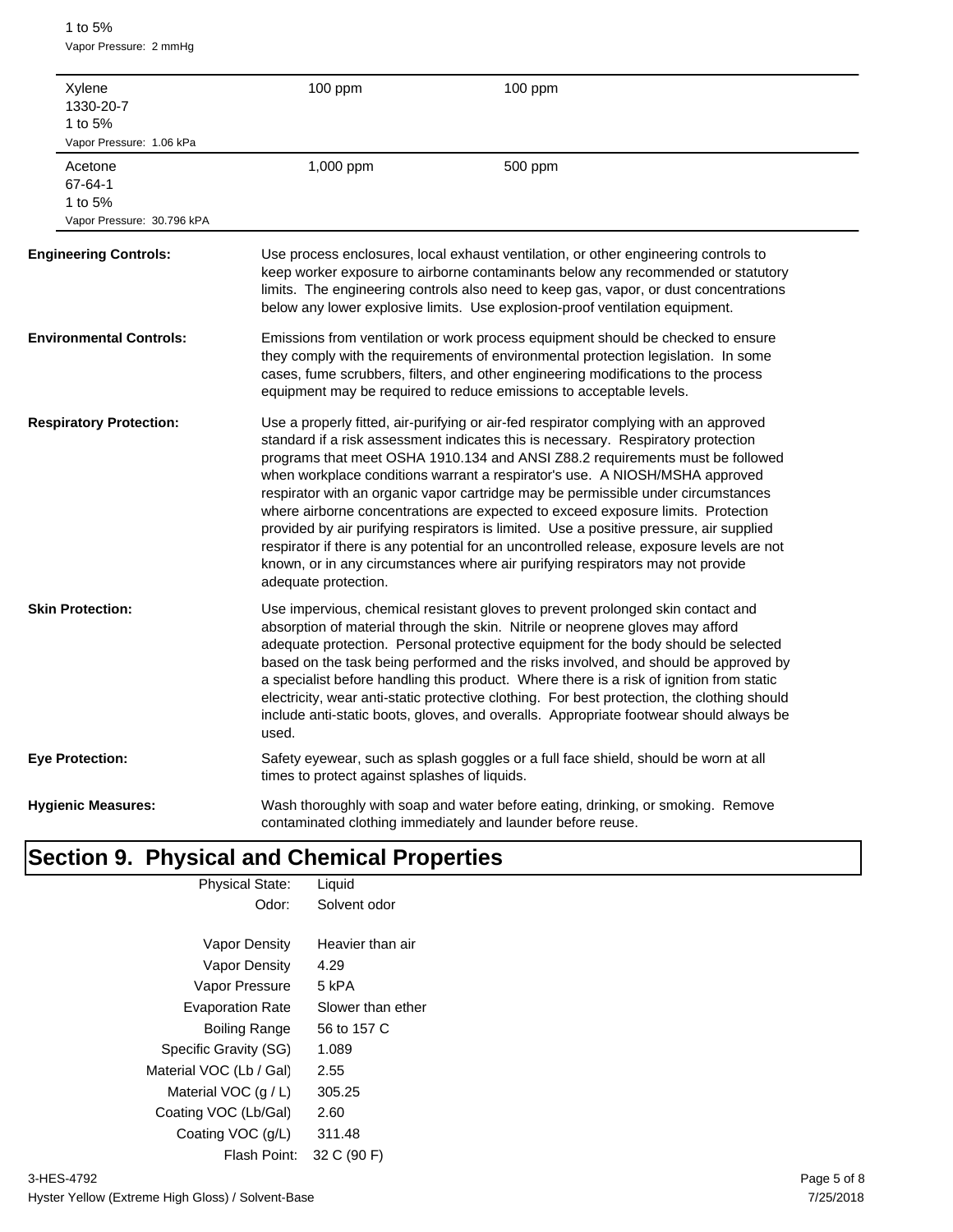Autoignition: Will not occur LEL: 1.0 % UEL: 12.8 % Partition Coefficient, Not available n-octanol/water: Auto-ignition temperature: Not available

### **Section 10. Stability and Reactivity**

| <b>Conditions to Avoid:</b>      | Avoid temperatures above 120 degrees Fahrenheit. Avoid all possible sources of<br>ignition. Do not pressurize, cut, weld, braze, drill, or expose containers to heat. Do not<br>allow vapor to accumulate in low or confined areas. Avoid contact with strong acid and<br>strong bases. |
|----------------------------------|-----------------------------------------------------------------------------------------------------------------------------------------------------------------------------------------------------------------------------------------------------------------------------------------|
| Incompatibility:                 | Incompatible with strong oxidizing agents.                                                                                                                                                                                                                                              |
| <b>Hazardous Decomposition:</b>  | By open flame, carbon monoxide and carbon dioxide. When heated to decomposition,<br>product emits acrid smoke and irritating fumes. Contains solvents which may form<br>carbon monoxide, carbon dioxide, and formaldehyde.                                                              |
| <b>Hazardous Polymerization:</b> | Will not occur under normal conditions.                                                                                                                                                                                                                                                 |
| Stability:                       | The product is stable.                                                                                                                                                                                                                                                                  |

# **Section 11. Toxicological Information**

| Causes serious eye irritation.                                                                                                                                                                                                                                                                                                                                                                                                                                                                                                                                                                                                                                                                                                                                                                                                                                                                                                                                                                                                                                                                                                                                                                                                                                                                                                                                                                                                                                                                                                                                                                                                                                                                                                                                                                                                                        |
|-------------------------------------------------------------------------------------------------------------------------------------------------------------------------------------------------------------------------------------------------------------------------------------------------------------------------------------------------------------------------------------------------------------------------------------------------------------------------------------------------------------------------------------------------------------------------------------------------------------------------------------------------------------------------------------------------------------------------------------------------------------------------------------------------------------------------------------------------------------------------------------------------------------------------------------------------------------------------------------------------------------------------------------------------------------------------------------------------------------------------------------------------------------------------------------------------------------------------------------------------------------------------------------------------------------------------------------------------------------------------------------------------------------------------------------------------------------------------------------------------------------------------------------------------------------------------------------------------------------------------------------------------------------------------------------------------------------------------------------------------------------------------------------------------------------------------------------------------------|
| Prolonged or repeated skin contact may cause irritation. Allergic reactions are<br>possible.                                                                                                                                                                                                                                                                                                                                                                                                                                                                                                                                                                                                                                                                                                                                                                                                                                                                                                                                                                                                                                                                                                                                                                                                                                                                                                                                                                                                                                                                                                                                                                                                                                                                                                                                                          |
| Harmful if inhaled. High gas, vapor, mist, or dust concentrations may be harmful if<br>inhaled. Avoid breathing fumes, spray, vapors, or mist. May cause headaches and<br>dizziness. High vapor concentrations are irritating to the eyes, nose, throat, and lungs.<br>Prolonged or excessive inhalation may cause respiratory tract irritation.                                                                                                                                                                                                                                                                                                                                                                                                                                                                                                                                                                                                                                                                                                                                                                                                                                                                                                                                                                                                                                                                                                                                                                                                                                                                                                                                                                                                                                                                                                      |
| Harmful or fatal if swallowed. Aspiration hazard if swallowed; can enter lungs and<br>cause damage.                                                                                                                                                                                                                                                                                                                                                                                                                                                                                                                                                                                                                                                                                                                                                                                                                                                                                                                                                                                                                                                                                                                                                                                                                                                                                                                                                                                                                                                                                                                                                                                                                                                                                                                                                   |
| High concentrations may lead to central nervous system effects (drowsiness,<br>dizziness, nausea, headaches, paralysis, burred vision) and damage. Reports have<br>associated repeated and prolonged occupational overexposure to solvents with<br>permanent brain and nervous system damage. Contains carbon black pigment.<br>Chronic inflammation, lung fibrosis, and lung tumors have been observed in<br>experimental tests involving rats exposed to excessive concentrations of carbon black<br>and several insoluble dust particles for long periods of time. Tumors have not been<br>observed in other species under similar circumstances. Epidemiological studies of<br>North American workers show no evidence of clinically significant negative health<br>effects from occupational exposure to carbon black. Carbon black is listed as a Group<br>2B - Possibly Carcinogenic to Humans, by IARC and is proposed to be listed as A4 -<br>Not Classified as a Human Carcinogen by the American Conference of Governmental<br>Industrial Hygienists. Significant exposure is unlikely during typical application of this<br>product by roller or brush. Risk of overexposure depends on the duration and level of<br>exposure to dust from such processes as repeated sanding of dried surfaces, or<br>inhalation of spray mist, and the actual concentration of carbon black in the product<br>formula.<br>Product contains titanium dioxide, which is listed as a Group 2B - Possibly<br>Carcinogenic to Humans by IARC. No significant exposure to titanium dioxide is<br>anticipated while using this product, in which titanium dioxide is bound to other<br>materials including resin and other pigments, during brush or rolling application.<br>Overexposure risks depend on duration and level of exposure to dust, such as from |
| repeated sanding of this product's dried film, or inhalation of spray mist, and the actual<br>concentration of titanium dioxide in the product formula. For additional information,                                                                                                                                                                                                                                                                                                                                                                                                                                                                                                                                                                                                                                                                                                                                                                                                                                                                                                                                                                                                                                                                                                                                                                                                                                                                                                                                                                                                                                                                                                                                                                                                                                                                   |
|                                                                                                                                                                                                                                                                                                                                                                                                                                                                                                                                                                                                                                                                                                                                                                                                                                                                                                                                                                                                                                                                                                                                                                                                                                                                                                                                                                                                                                                                                                                                                                                                                                                                                                                                                                                                                                                       |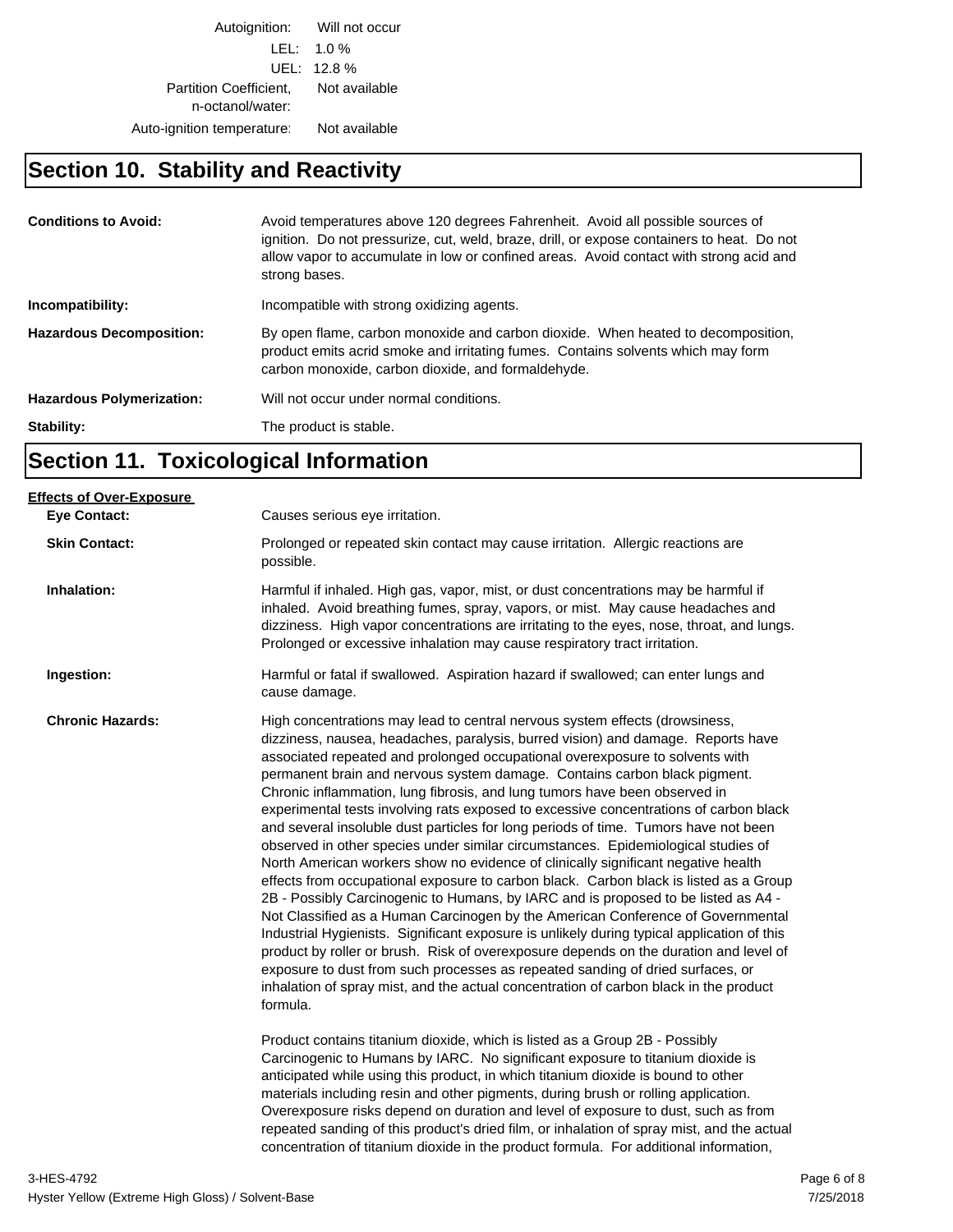refer to IARC Monograph, Volume 93, 2010. **Primary Routes of Entry:** Eye contact, ingestion, inhalation, absorption through the skin, skin contact.

Acute Toxicity Values: **Acute effects of this product have not been tested.** Available data on individual components, if any, will be listed below.

## **Section 12. Ecological Information**

**Ecological Information:** Product is a mixture of listed components.

### **Section 13. Disposal Information**

### **Disposal Considerations:** The generation of waste should be avoided or minimized wherever possible. Disposal of this product, solutions, and any by-products should at all times comply with relevant environmental protection regulations and waste disposal regulations, in addition to any local or regional restrictions which may be in effect. Surplus and non-recyclable products should be disposed of via a licensed waste disposal contractor. Waste should not be disposed of untreated to the sewer unless fully compliant with the requirements of all authorities with jurisdiction. Waste packaging should be recycled whenever possible. Incineration or landfill should only be considered when recycling is not feasible. Take care when handling empty containers as they may retain some residual product. Vapor from residue may create a flammable or explosive atmosphere within the used container. Do not expose empty containers to heat or sparks, and do not weld, cut, or grind used containers unless they have been thoroughly cleaned. Avoid contact of spilled material with soil, waterways, drains, and sewer systems.

## **Section 14. Transport Information**

|                          | Domestic (US DOT) | <b>International (IMDG)</b> | Air (IATA) | Canada (TDG) |
|--------------------------|-------------------|-----------------------------|------------|--------------|
| <b>UN Number:</b>        | 1263              | 1263                        | 1263       | 1263         |
| <b>UN Shipping Name:</b> | Paint             | Paint                       | Paint      | Paint        |
| <b>Hazard Class:</b>     | 3                 | 3                           | 3          | 3            |
| <b>Packing Group:</b>    | Ш                 | Ш                           |            |              |
| <b>Limited Quantity:</b> | Yes               | Yes                         | Yes        | Yes          |

**Special Considerations:** The presence of a shipping description for a particular mode of transport does not indicate that the product is packaged suitably for that mode of transport. All packaging should be reviewed for suitability prior to shipment, so that compliance with applicable regulations can be ensured. Compliance with all applicable regulations is the sole responsibility of the person offering the product for transport. Persons loading and unloading dangerous goods should be trained in all the risks associated with the substances at hand, and on all actions to be taken in case of an emergency situation.

### **Section 15. Regulatory Information**

| <b>U.S. Federal Regulations</b><br><b>CERCLA - SARA Hazard</b><br>Category: | This product has been reviewed according to the EPA hazard categories promulgated by<br>Sections 311 and 312 of the Superfund Amendment and Reauthorization Act of 1986,<br>known as SARA Title III, and is considered to meet the following categories under<br>applicable conditions: |
|-----------------------------------------------------------------------------|-----------------------------------------------------------------------------------------------------------------------------------------------------------------------------------------------------------------------------------------------------------------------------------------|
| <b>SARA Section 313:</b>                                                    | Fire Hazard, Acute Health Hazard, Chronic Health Hazard<br>This product contains the following substances subject to the reporting requirements of<br>Section 313 of Title III of the Superfund Amendment and Reauthorization Act of 1986 as<br>well as 40 CFR Section 372:             |